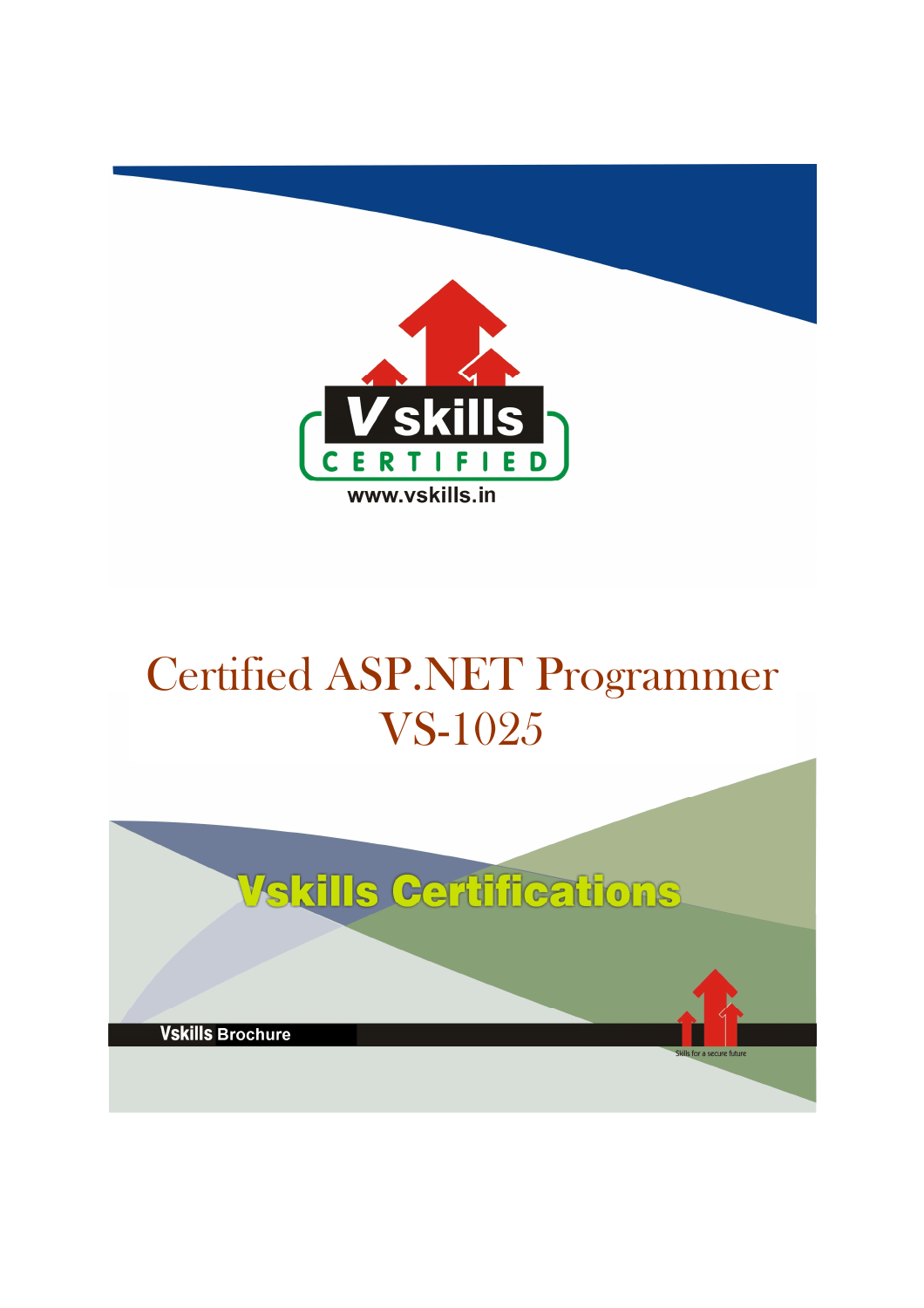## Certified ASP.NET Programmer

### Certification Code VS-1025

Microsoft ASP. NET Programming Certification allows organizations to strategize their IT policy and support to easily connect disparate business systems. It is a development and run-time environment for developing web sites and web based business applications. It plays a big role in integrating legacy systems of a company with newer IT strategic applications. The technology is based on Microsoft's Dot Net framework. Currently there is a huge demand for ASP.NET professionals. This certification will concentrate on ASP.NET techniques that are used in developing various Web based Applications. A Vskills Certified ASP .NET programmer could have employment opportunities in all IT companies.

### Why should one take this certification?

This Course is intended for professionals and technical graduates seeking career in Software industry and wanting to excel in chosen areas. It is also well suited for those who are already working and would like to take certification for further career progression. Indian IT industry is moving up the value curve, and today's scenario demands more specialization and that is where a certification of this type will add value.

#### Who will benefit from taking this certification?

This course benefits students who wish to make a career in software industry. This course is also beneficial for professionals already working and want to acquire knowledge in this segment of industry. Students will be ready for jobs from day 1 since this is a high demand skill in software companies. Professionals already in the software sector looking for job switch will also benefit from the certification..

#### Test Details:

- Duration:  $60$  minutes
- No. of questions:  $50$
- Maximum marks: 50, Passing marks:  $25$  (50%); There is no negative marking in this module.

#### Fee Structure:

Rs. 3,499/- (Excludes taxes)\*

\*Fees may change without prior notice, please refer http://www.vskills.in for updated fees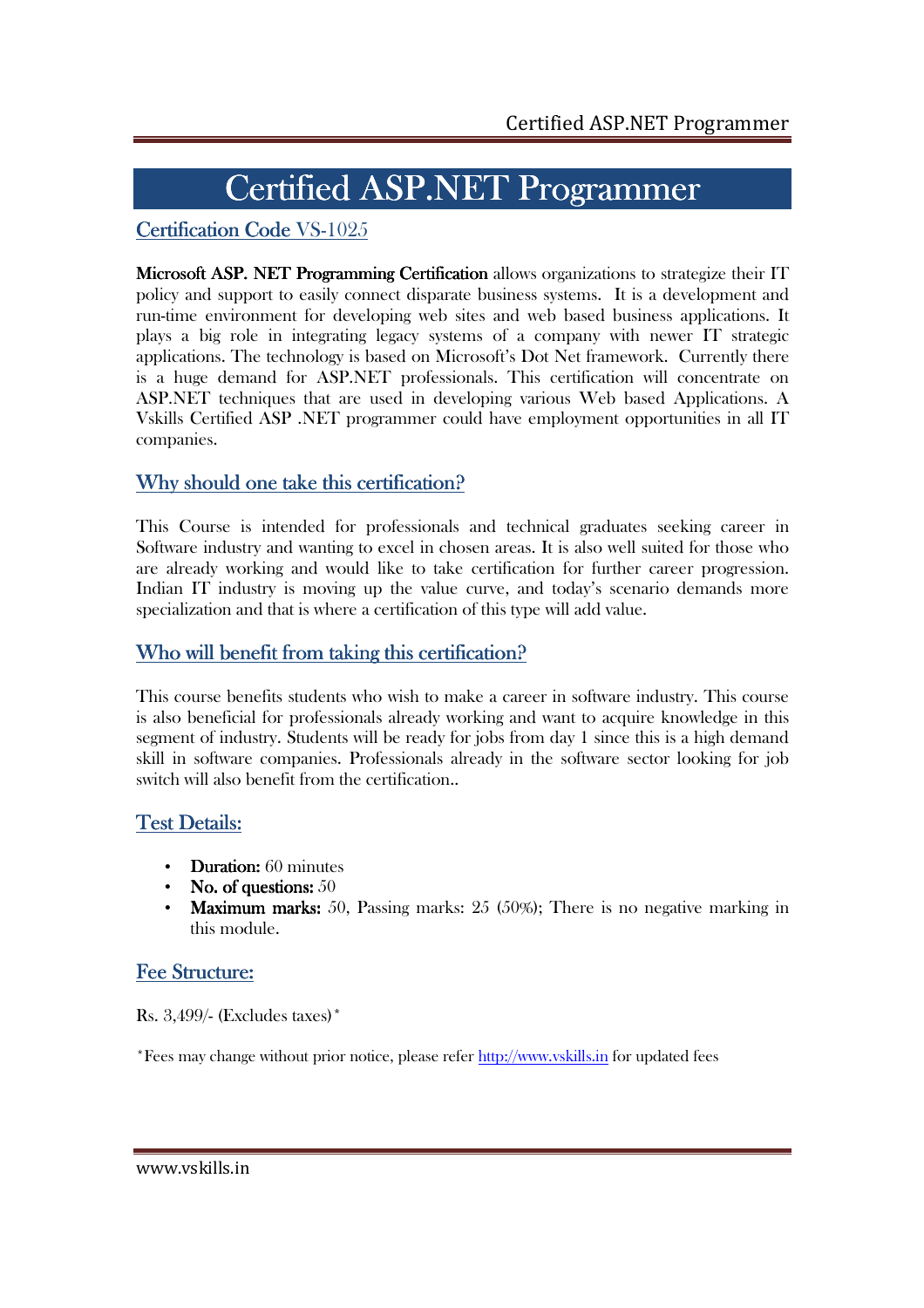### Companies that hire Vskills Certified ASP.NET Programmer

ASP .NET is in great demand and major IT companies in India hire them. There are a lot of boutique niche companies, specializing in Integration Services, who are constantly hiring knowledgeable professionals. International job consultants also are constantly looking for ASP .NET Specialists for overseas jobs. The skill is also greatly in demand in super specialized government projects.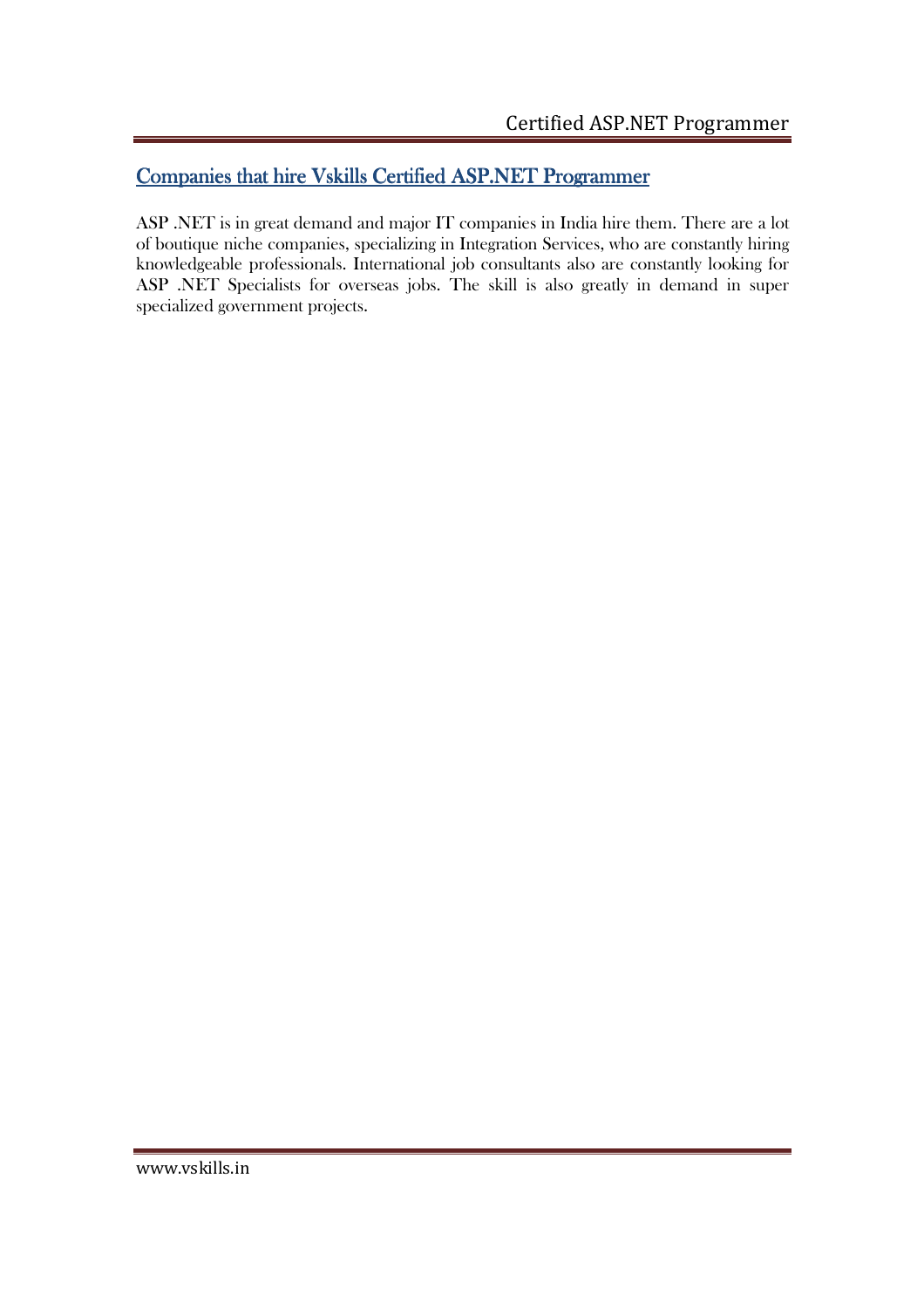# **Table of Content**

## 1. Introducing to ASP.Net & .Net Framework 3.5

1.1 Microsoft's .NET 3.5 Framework

1.2 ASP.NET 3.5

- 1.3 ASP.NET Features
- 1.4 JavaScript and Client-Side Code

1.5 ASP.NET AJAX

- 1.6 Dynamic HTML
- 1.7 Extensible Markup Language (XML)

1.7 MVC

- 1.8 ADO.NET
- 1.9 SQL Server
- 1.10 Internet Information Services

## 2. C# Language Basics

- 2.1 Case Sensitivity
- 2.2 Commenting
- 2.3 Statement Termination
- 2.4 Blocks
- 2.5 Variables & Data Types
- 2.6 Variable Operations
- 2.7 Conditional Logic
- 2.8 The if Statement
- 2.9 The switch Statement

www.vskills.in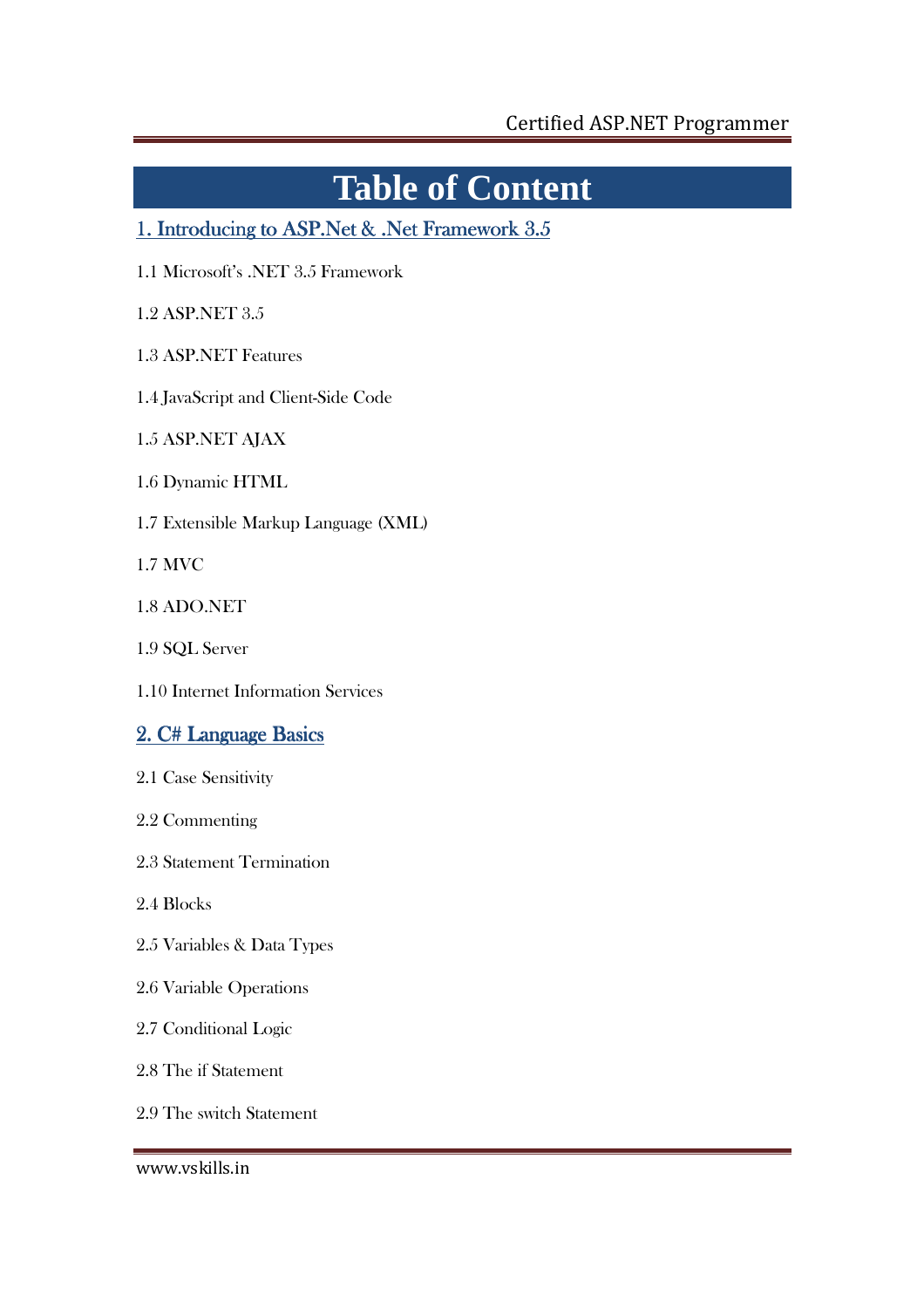- 2.10 Loops
- 2.11 The for Loop
- 2.12 The foreach loop
- 2.13 The while loop

### 3. Creating an Asp.net Website

- 3.1 Visual Studio IDE
- 3.2 Adding an ASP.NET control
- 3.3 Previewing a page in the browser
- 3.4 Adding controls to the VWDE Toolbox

## 4. Creating MyMoviesCollection Web Project

- 4.1 What is SQL?
- 4.2 Using a SQL Server Express Database
- 4.3 Adding a database to the project
- 4.4 Adding a table to the database
- 4.5 Generating a Data-Driven Web Page
- 4.6 Using the database to build a Web page
- 4.7 Previewing and reviewing the database-generated page

## 5. Managing Data and Other CRUD

#### 5.1 CRUD

- 5.2 Working with Smart Tags and Designers
- 5.3 Enhancing the GridView Control
- 5.4 Sorting, editing, and deleting with the GridView
- 5.5 Formatting the date display

#### www.vskills.in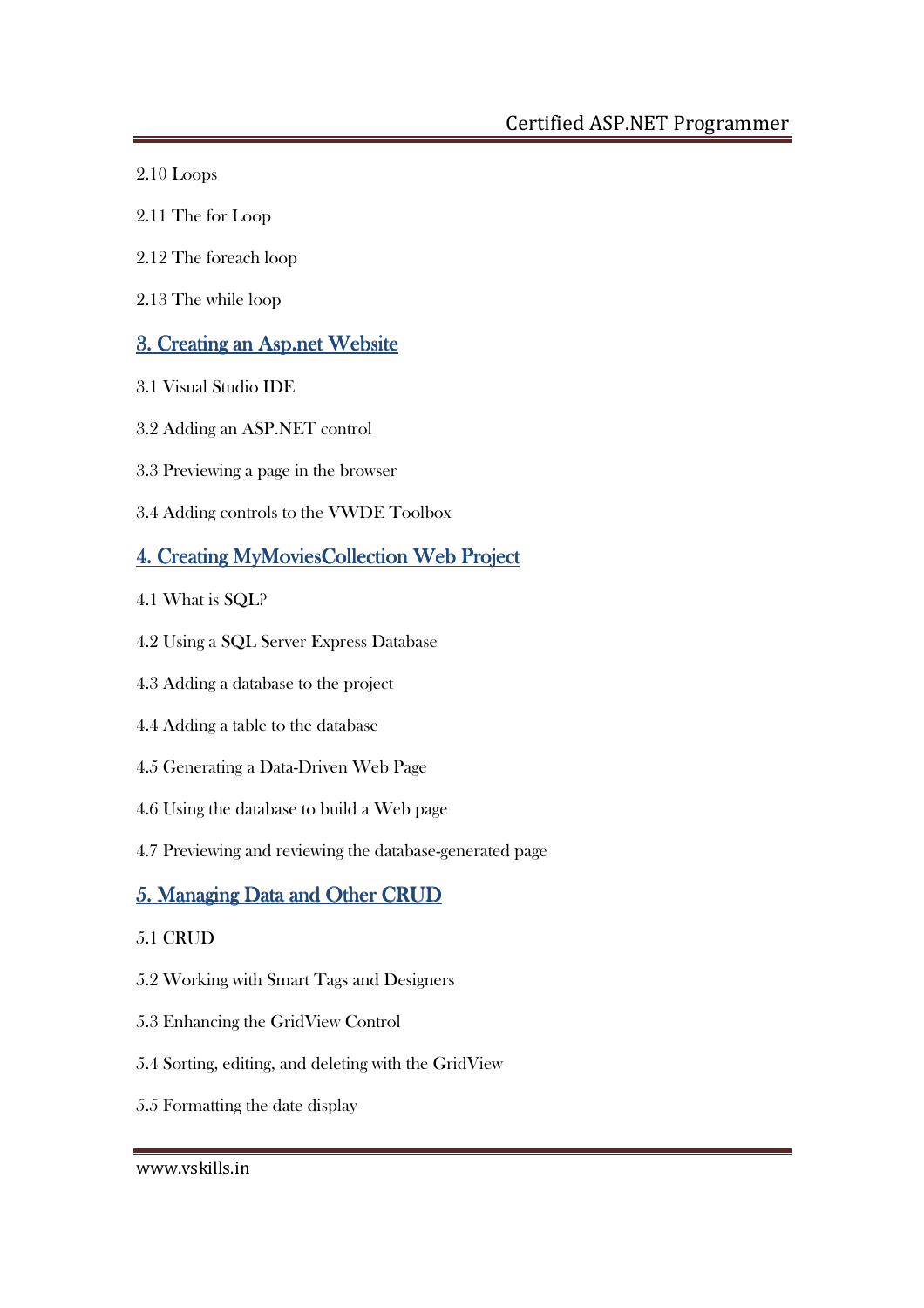## Certified ASP.NET Programmer

- 5.6 Introducing the FormView Control
- 5.7 Adding a FormView control to the page
- 5.8 Changing the FormView control's templates
- 5.9 Using the FormView control to insert a row
- 5.10 Analyzing problems with the date input
- 5.11 Validating the date input
- 5.12 Fixing the Page Title
- 5.13 Improving Performance with the AJAX Update Panel

#### 6. Handling User Input and Events

- 6.1 Accepting Data in a TextBox Control
- 6.2 Creating a regular text box
- 6.3 Accepting passwords (somewhat) securely
- 6.4 Capturing text with MultiLine mode
- 6.5 Allowing creativity with rich text
- 6.6 Pushing for Choices with the RadioButton Control
- 6.7 Collecting RadioButtonList Controls
- 6.8 Adding list items with a Collection editor
- 6.9 Capturing the survey choice
- 6.10 Checking CheckBox and CheckBoxList Controls
- 6.11 For Each and the collection
- 6.12 Using the DropDownList Control
- 6.13 Understanding Namespaces
- 6.14 Displaying the color name and showing the color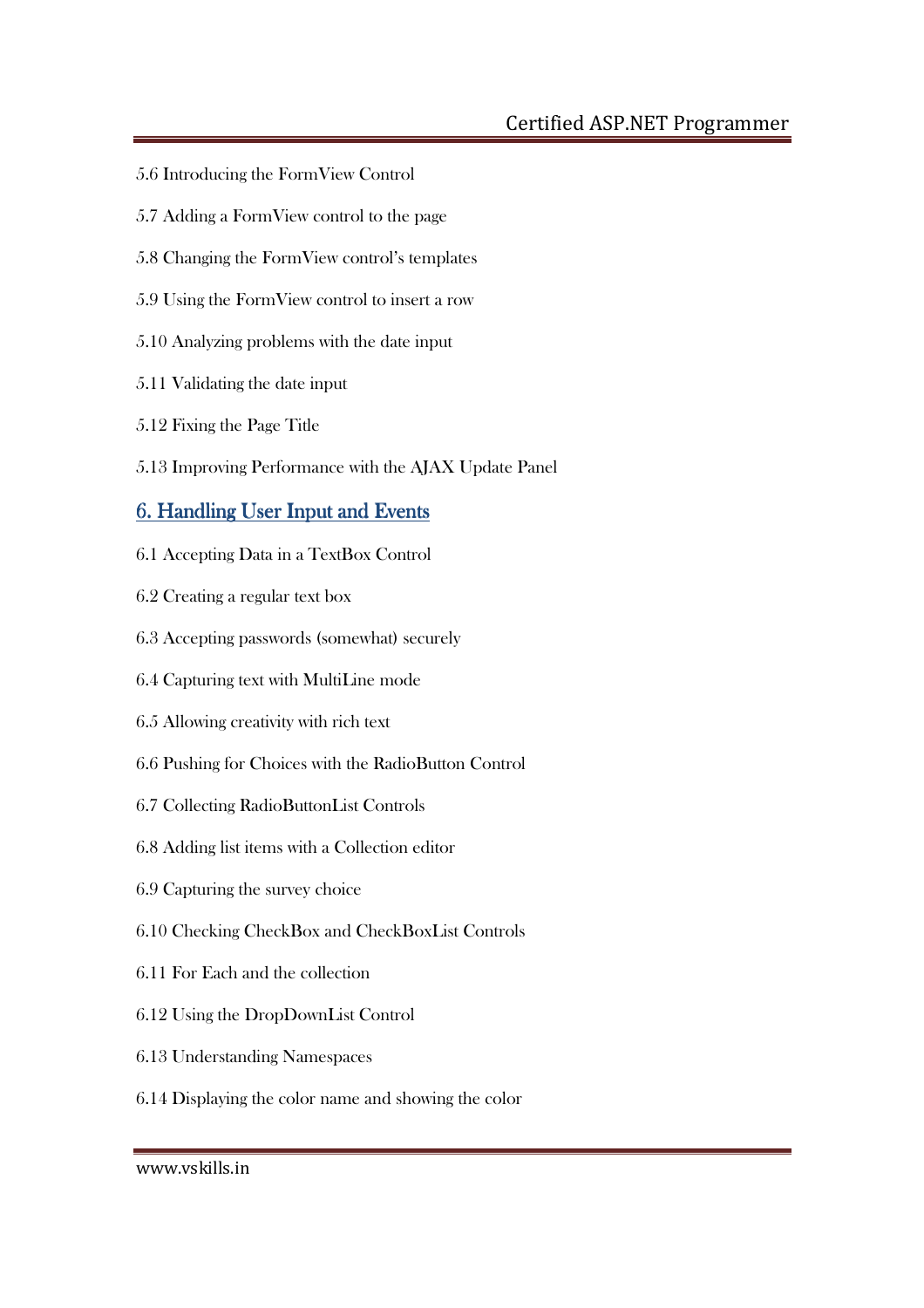6.15 Understanding ASP.NET Forms

### 7. Fetch and Present Data with SqlDataSource

- 7.1 Connecting to SQL Server Express
- 7.2 Finding a copy of the Northwind database
- 7.3 Adding the Northwind database to your application
- 7.4 Connecting to the database
- 7.5 Using the SqlDataSource Control
- 7.6 The Command attributes in the markup
- 7.7 Consuming Data with the DetailsView Control
- 7.8 Using Parameters in Queries
- 7.9 Getting a parameter value from a TextBox control
- 7.10 Returning the country names with no repeats
- 7.11 Filling a drop-down list with data from a SqlDataSource
- 7.12 Changing the parameter source
- 7.13 Obtaining a parameter from a Session variable
- 7.14 Passing a parameter on a query string
- 7.15 Creating a Master/Detail Page
- 7.16 Designing the page layout
- 7.17 Fetching data for the master
- 7.18 Fetching data for the details
- 7.19 Configuring the GridView and DetailsView controls

## 8. Design ListView and Other Templated Controls

8.1 Understanding Templated Controls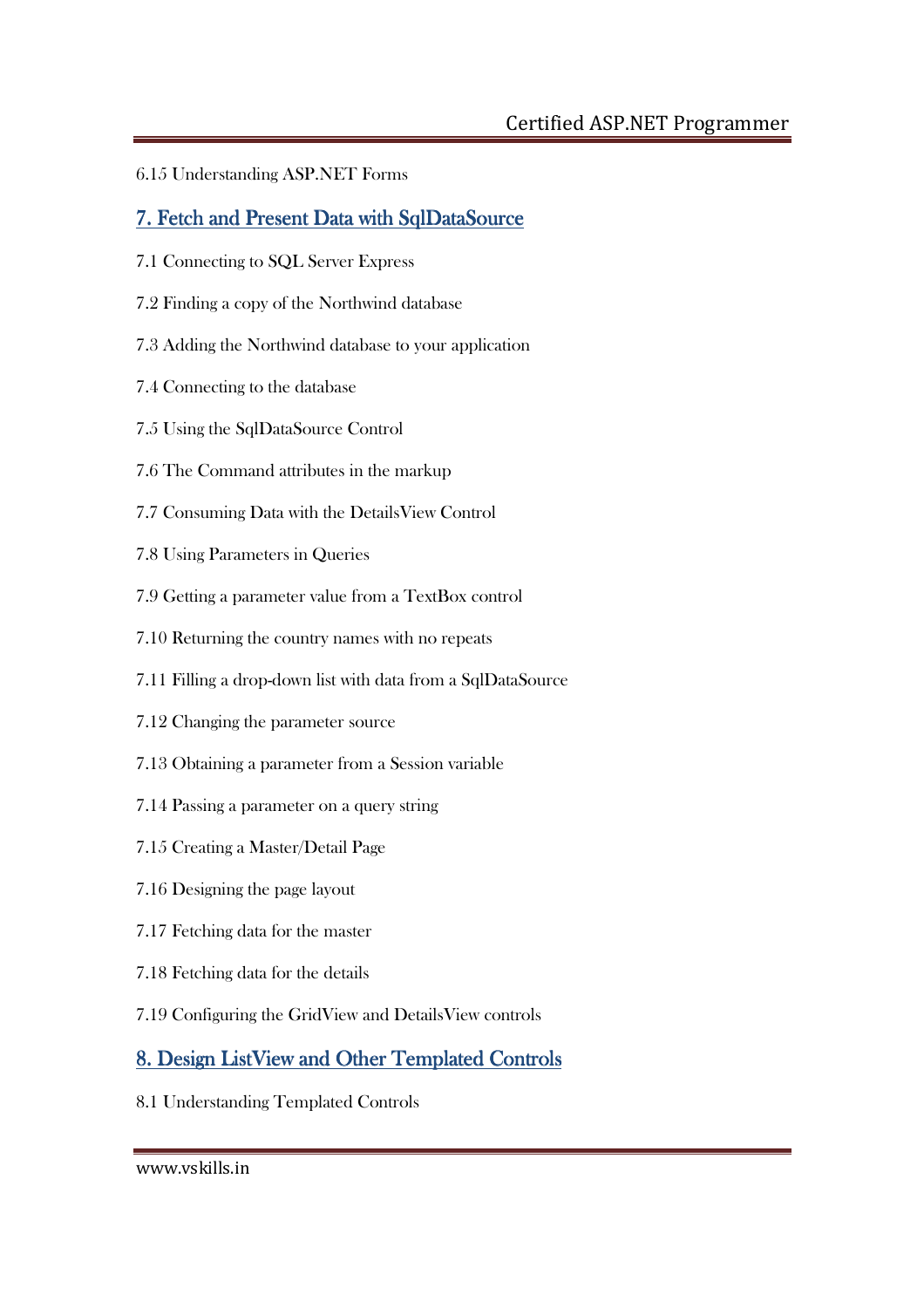### Certified ASP.NET Programmer

- 8.2 Repeating yourself with the Repeater
- 8.3 Rolling Your Own with the ListView Control
- 8.4 Generating the DataContext
- 8.5 Configuring the LinqDataSource
- 8.6 Setting up the ListView
- 8.7 Displaying data with ItemTemplate
- 8.8 Editing records with EditItemTemplate
- 8.9 Adding records with InsertItemTemplate
- 8.10 Advising users there's no data with EmptyDataTemplate
- 8.11 Using the ItemSeparatorTemplate
- 8.12 Making a horizontal list with flow
- 8.13 Using the DataPager with a ListView

### 9. Enhancing Pages with AJAX Control Toolkit

- 9.1 Introducing the AJAX Control Toolkit
- 9.2 Automatically Completing Data As the User Types
- 9.3 Creating the data lookup Web service
- 9.4 Creating the data lookup page
- 9.5 Enhancing a text box with the TextBoxWatermarkExtender
- 9.6 Adding style to a watermark
- 9.7 Guiding Input with a Masked Text Box
- 9.8 Creating a masked input
- 9.9 Using masks and custom characters
- 9.10 Choosing Dates with a Calendar

www.vskills.in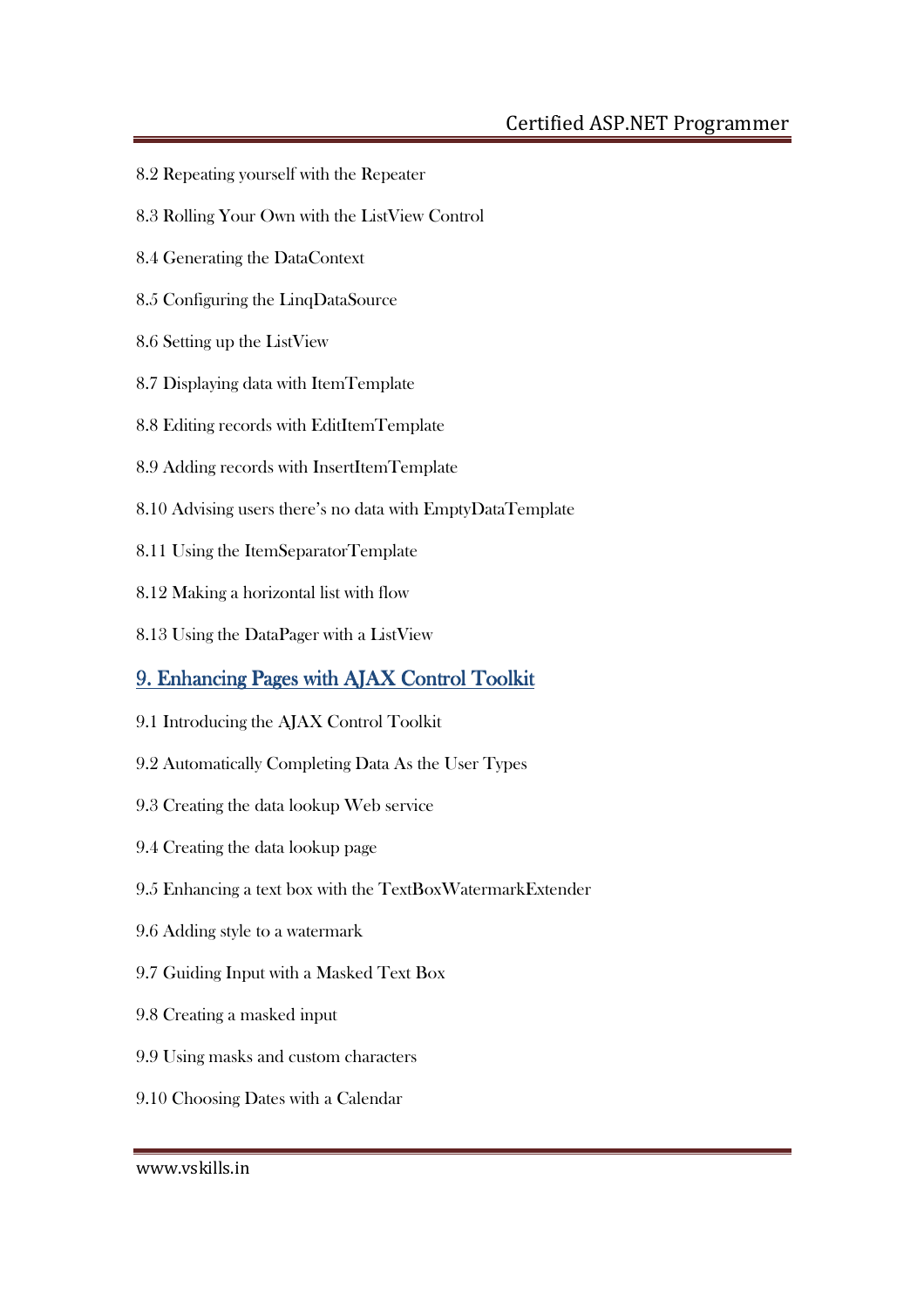- 9.11 Positioning Content to Stay on Top
- 9.12 Creating a floating style
- 9.13 Adding Panel controls to make <div>s
- 9.14 Adding the AlwaysVisibleControlExtender on a page

### 10. Site Security Using Authentication and Membership

- 10.1 Understanding Authentication
- 10.2 Preparing a Site for Membership
- 10.3 Creating the Membership Database
- 10.4 Configuring forms authentication
- 10.5 Creating and enabling a role
- 10.6 Implementing Registration and Login
- 10.7 Creating the Registration page with CreateUserWizard
- 10.8 Creating the Login page
- 10.9 Creating the Password Recovery page
- 10.10 Configuring the SMTP (Mail) settings
- 10.11 Creating a Change Password page
- 10.12 Providing a Login/Logout link
- 10.13 Adding an Administration Area
- 10.14 Adding the Admin folder and a page
- 10.15 Building the Membership List page
- 10.16 Applying Roles and Security
- 10.17 Understanding access rules
- 10.18 Adding an administrator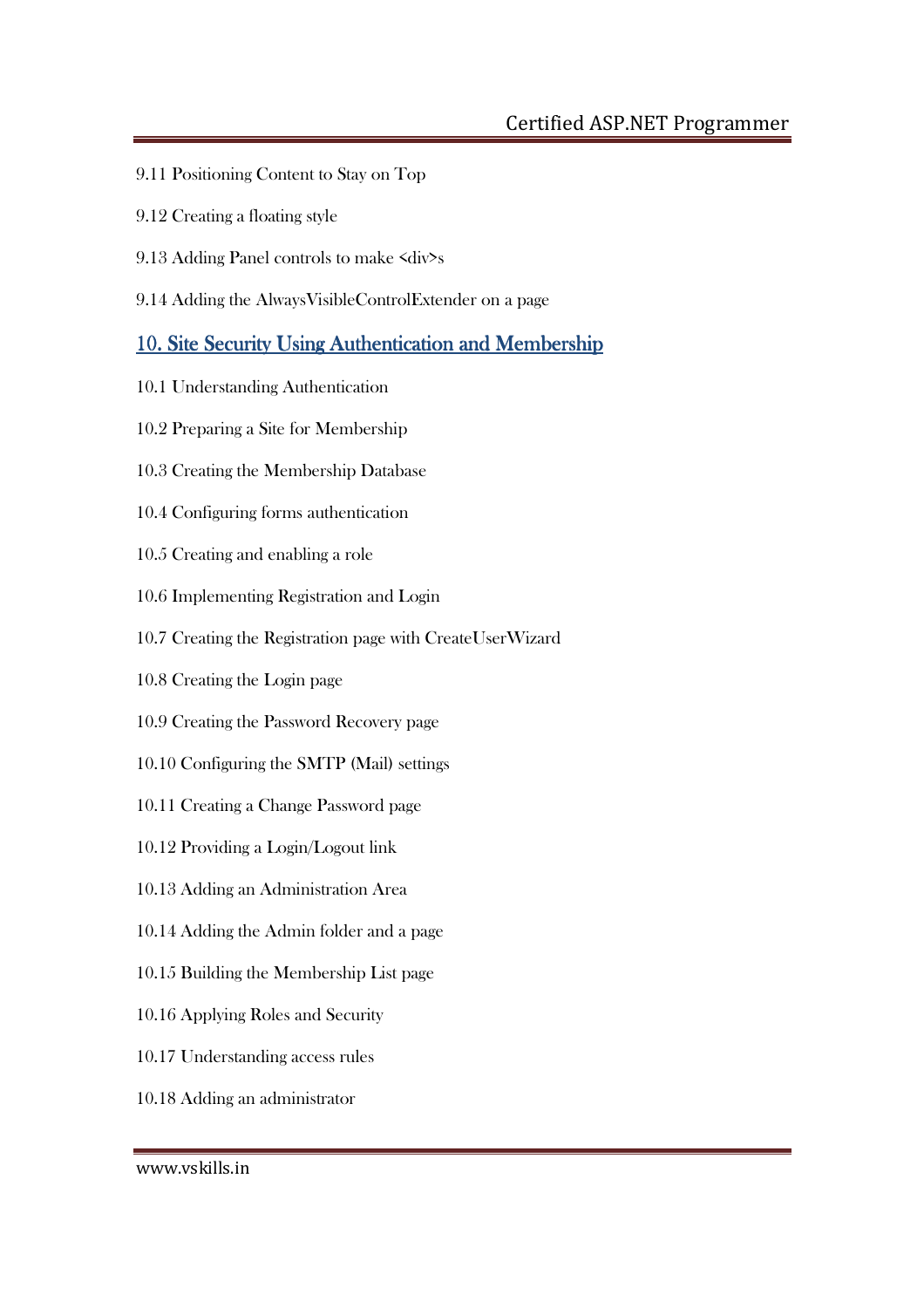- 10.19 Confirming the role-based security
- 10.20 Securing individual pages

### 11. Handling Exceptions

- 11.1 Understanding Exceptions and Their Messages
- 11.2 Global Error Handling
- 11.3 Catching and E-Mailing Exceptions
- 11.4 Using Try...Catch in Risky Situations
- 11.5 Executing a Statement, Finally
- 11.6 Some Common Error Messages and Where to Look
- 11.7 System.NullReferenceException
- 11.8 Are you missing an assembly reference?
- 11.9 'Button1\_Click' is not a member of 'ASP.default2\_aspx'

### 12. Application Deployment

- 12.1 Use the Copy Web Site Tool
- 12.2 Connecting via FTP
- 12.3 Connecting by using the FrontPage extensions
- 12.4 Connecting via the file system
- 12.5 Transferring files in the Copy Web tool
- 12.6 Use the SQL Publishing Wizard
- 12.7 Creating a database script
- 12.8 Creating a remote database from a script
- 12.9 Copy a SQL Express Database
- 12.10 Fix the @#\$%\*& SQL Connection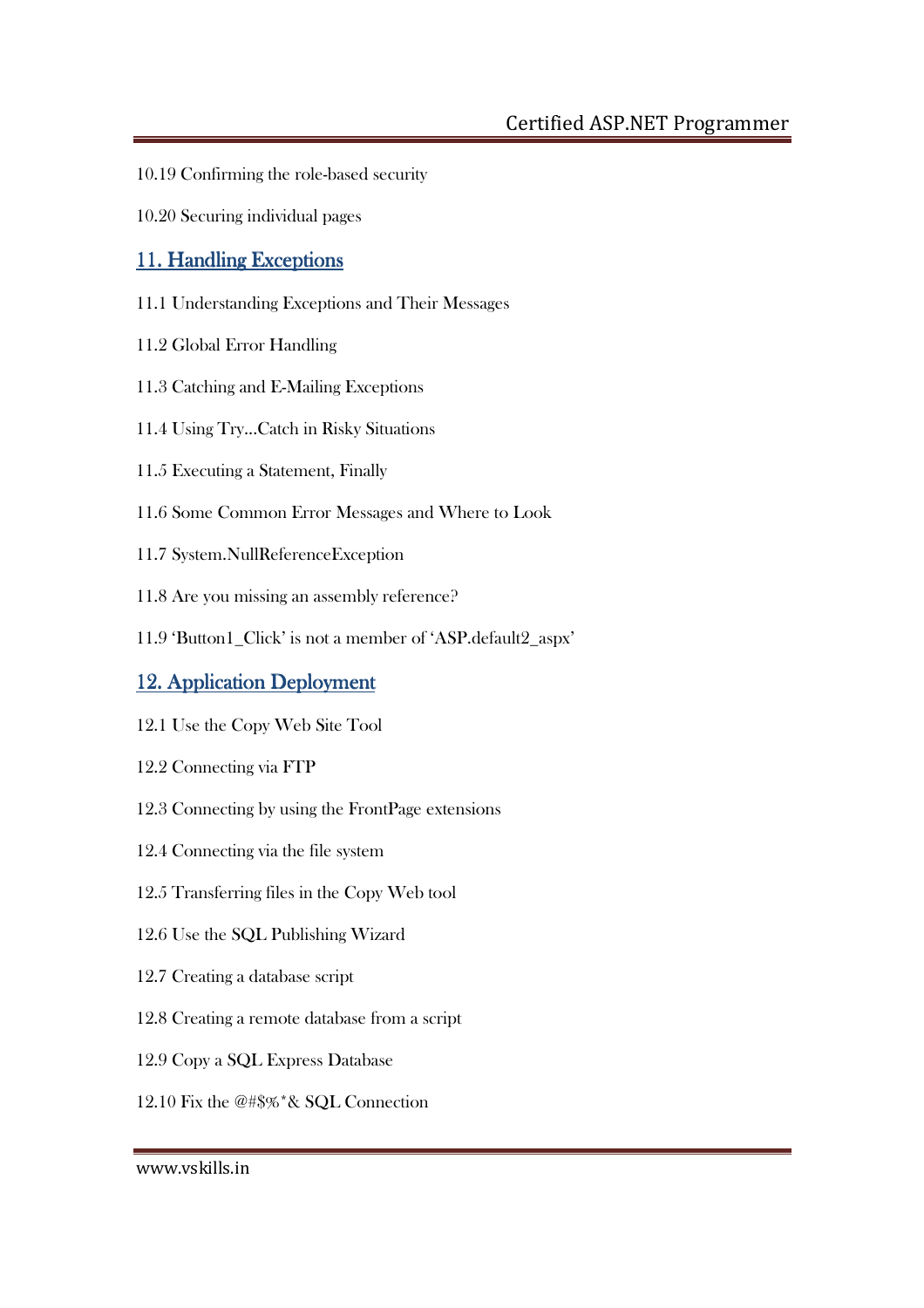- 12.11 Choose an ASP.NET-Friendly Host
- 12.12 Gather Troubleshooting Info
- 12.13 Precompile If You're Code Shy
- 12.14 Encrypt Connection Information
- 12.15 Some tips which helps you in building your application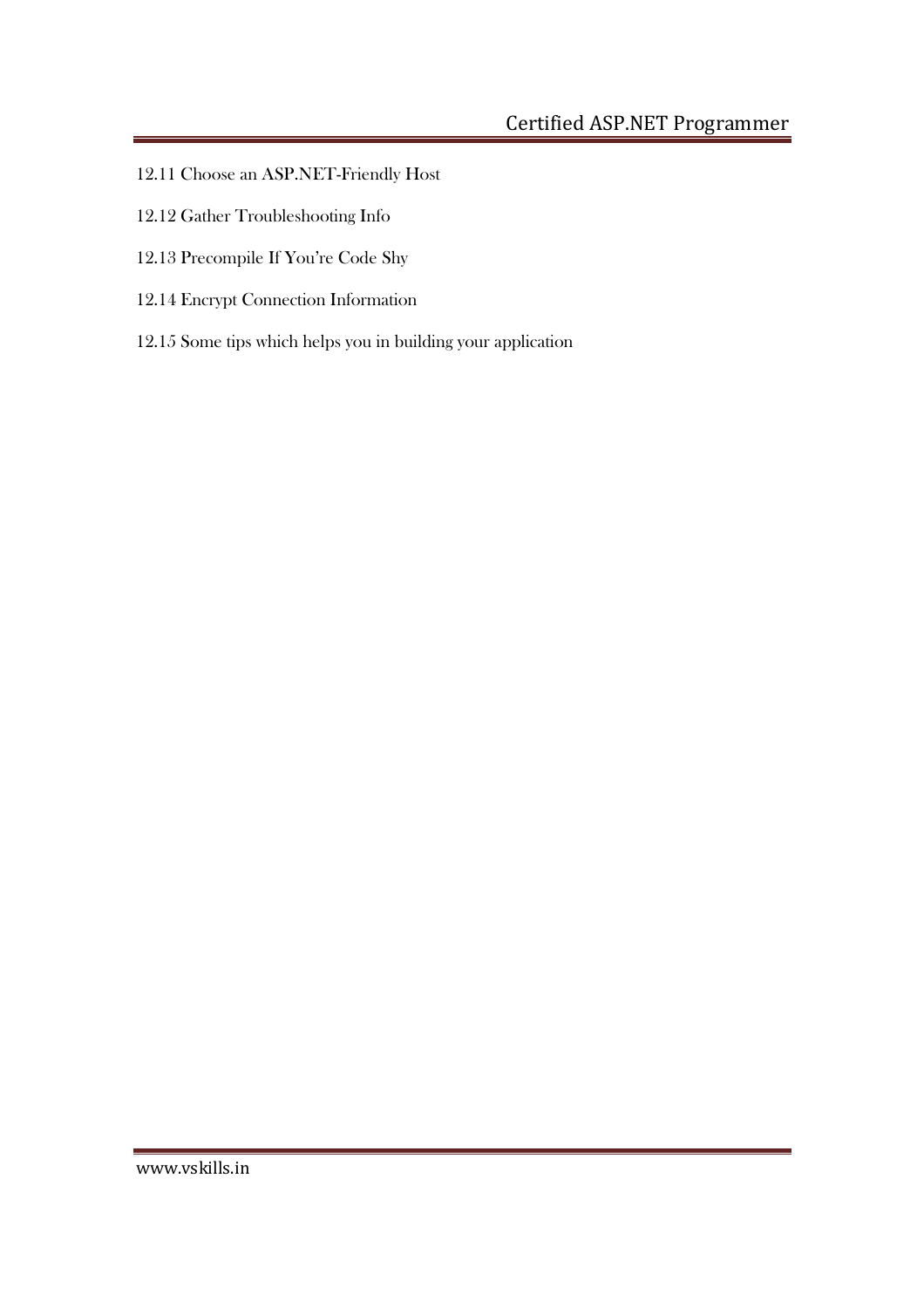## Sample Questions

#### 1. Which control is not supported by  $ASP.Net?$

- A. TextBox
- B. Drop Down List
- C. Label
- D. DateTimePicker

#### 2. What are the full form of CRUD?

- A. Create, Return, Update, Delete
- B. Create, Return, Update, Drop
- C. Create, Remove, Update, Drop
- D. Create, Retrive, Update, Delete

#### 3. Which Template is used in List View to display data?

- A. DisplayItemTemplate
- B. DataTemplate
- C. ListTemplate
- D. ItemTemplate

#### 4. Where do you set authentication mode in the ASP.NET application?

- A. You can set authentication mode using weB.config file
- B. You can set authentication mode using global.asax file
- C. You can set authentication mode using cookies
- D. You can set authentication mode using Web Service

#### 5. What is the structure of exception handling?

- A. Try, Finally and Catch
- B. Try, Catch and Finally
- C. Catch, Try and Finally
- D. Catch, Finally and Try

#### Answers:  $1$  (D),  $2$  (D),  $3$  (D),  $4$  (A),  $5$  (B)